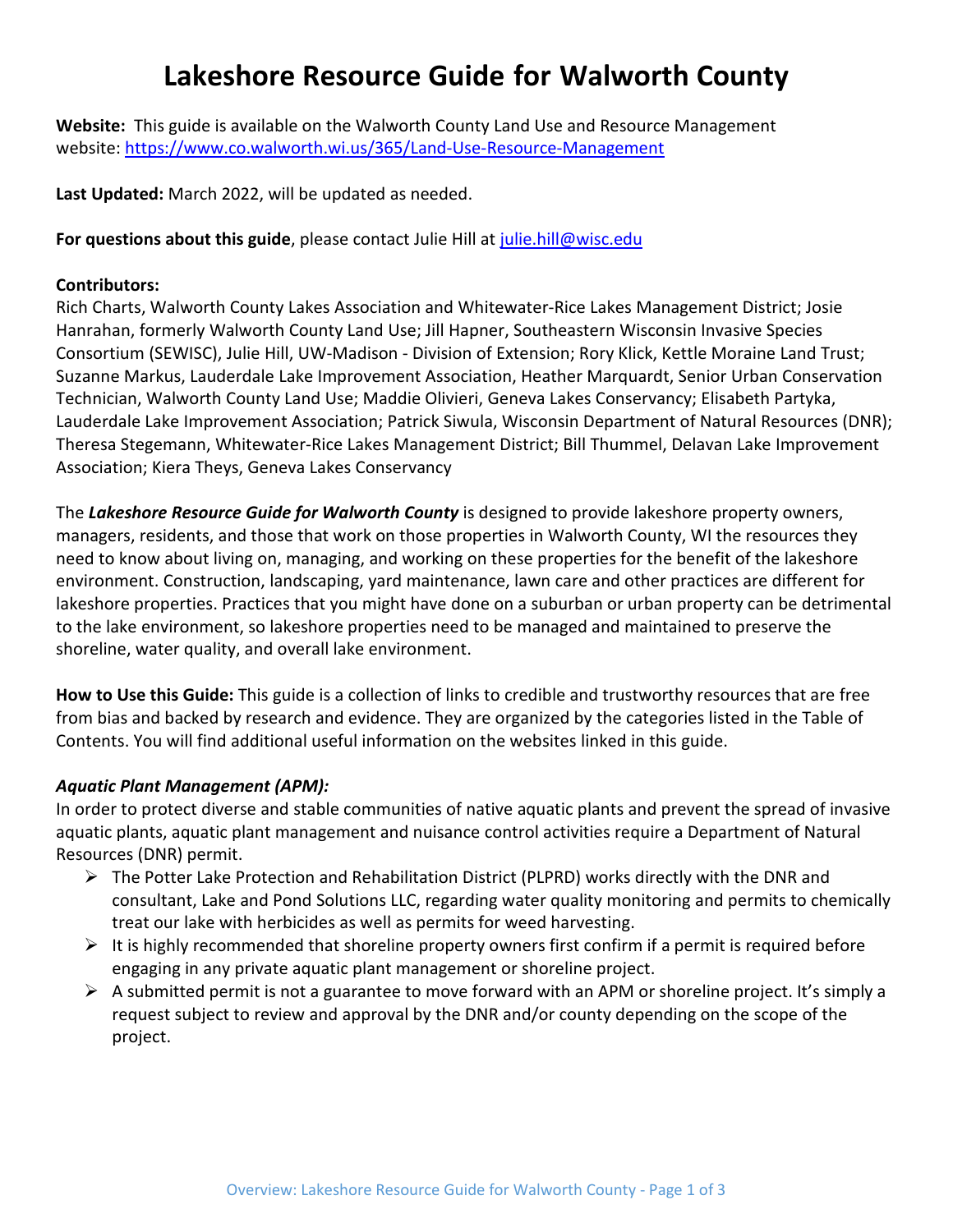## **Table of Contents**

## [Useful Definitions](https://docs.google.com/document/d/e/2PACX-1vRQJi5WEMb1KjBM3gZo0MIbAf3QOwGo0HIMnQxsiQV6yCTcoMDIhOv1wmBxgPgCvE0sNvPBirQotOjy/pub#h.jirlnfkuiqq7)

[General Information](https://docs.google.com/document/d/e/2PACX-1vRQJi5WEMb1KjBM3gZo0MIbAf3QOwGo0HIMnQxsiQV6yCTcoMDIhOv1wmBxgPgCvE0sNvPBirQotOjy/pub#h.w93zvefiph19)

- Protecting and Restoring Shorelands
- Best Practices and Regulations for Shoreline Property Owners
- Protecting Your Waterfront Investment
- Shoreline Living Publication
- Walworth County Lakes Program Homeowner Guide
- Understanding Ordinary High Water Mark (OHWM)

#### [Landscaping Practices](https://docs.google.com/document/d/e/2PACX-1vRQJi5WEMb1KjBM3gZo0MIbAf3QOwGo0HIMnQxsiQV6yCTcoMDIhOv1wmBxgPgCvE0sNvPBirQotOjy/pub#h.jl5n36jk3l2n)

[Lawn Care](https://docs.google.com/document/d/e/2PACX-1vRQJi5WEMb1KjBM3gZo0MIbAf3QOwGo0HIMnQxsiQV6yCTcoMDIhOv1wmBxgPgCvE0sNvPBirQotOjy/pub#h.vpu2eqya4lzj)

- Wisconsin's Phosphorus Rule
- Lawn to Lake, Midwest *–* Natural lawn care quiz

#### [Shoreline Gardens](https://docs.google.com/document/d/e/2PACX-1vRQJi5WEMb1KjBM3gZo0MIbAf3QOwGo0HIMnQxsiQV6yCTcoMDIhOv1wmBxgPgCvE0sNvPBirQotOjy/pub#h.eg8nuuh3btgv)

- Shoreline Alterations: Natural Buffers and Lakescaping
- Managing the Water's Edge, Making Natural Connections Southeastern Wisconsin Regional Planning Commission (SEWRPC)
- A Homeowners Guide to Native Shoreline Gardens
- NRCS Wisconsin Biology Technical Note 1: Shoreland Habitat
- Rain Gardens A Guide for Homeowners and Landscapers
- DNR General Yard Care "Do Your Share"
- Storm Water Construction Technical Standard
- Storm Water Post-Construction Technical Standard

#### Healthy Lakes and Rivers - [https://healthylakeswi.com](https://docs.google.com/document/d/e/2PACX-1vRQJi5WEMb1KjBM3gZo0MIbAf3QOwGo0HIMnQxsiQV6yCTcoMDIhOv1wmBxgPgCvE0sNvPBirQotOjy/pub#h.xf3hdg37i0bf)

- Choosing Best Practices: What's right for your property?
- Shoreland Evaluation Tool "Score My Shore"
- Decision Tool: Managing Runoff with Healthy Lakes and Rivers Practices
- Self-Evaluation Checklist for Waterfront Runoff
- Controlling Runoff and Erosion from Your Waterfront Property
- Healthy Lakes 350 2Ft Native Planting Companion Guide
- Fish Sticks Guide

### [Healthy Lakes and Rivers Fact Sheets](https://docs.google.com/document/d/e/2PACX-1vRQJi5WEMb1KjBM3gZo0MIbAf3QOwGo0HIMnQxsiQV6yCTcoMDIhOv1wmBxgPgCvE0sNvPBirQotOjy/pub#h.s72umpwmf8d8)

- Diversion
- Fish Sticks
- Native Plantings
- Rain Garden
- Rock Infiltration

#### [Invasive species \(both aquatic and terrestrial\)](https://docs.google.com/document/d/e/2PACX-1vRQJi5WEMb1KjBM3gZo0MIbAf3QOwGo0HIMnQxsiQV6yCTcoMDIhOv1wmBxgPgCvE0sNvPBirQotOjy/pub#h.da2wktdlrp58)

- Wisconsin Department of Natural Resources (DNR) Invasive Species
- Invasive Species Terminology prohibited/restricted/caution/non-restricted
- Terrestrial Invasive Species
- Aquatic Invasive Species
- Zebra Mussels
- Wetland Invasive Species
- Southeastern Wisconsin Invasive Species Consortium, Inc. (SEWISC)